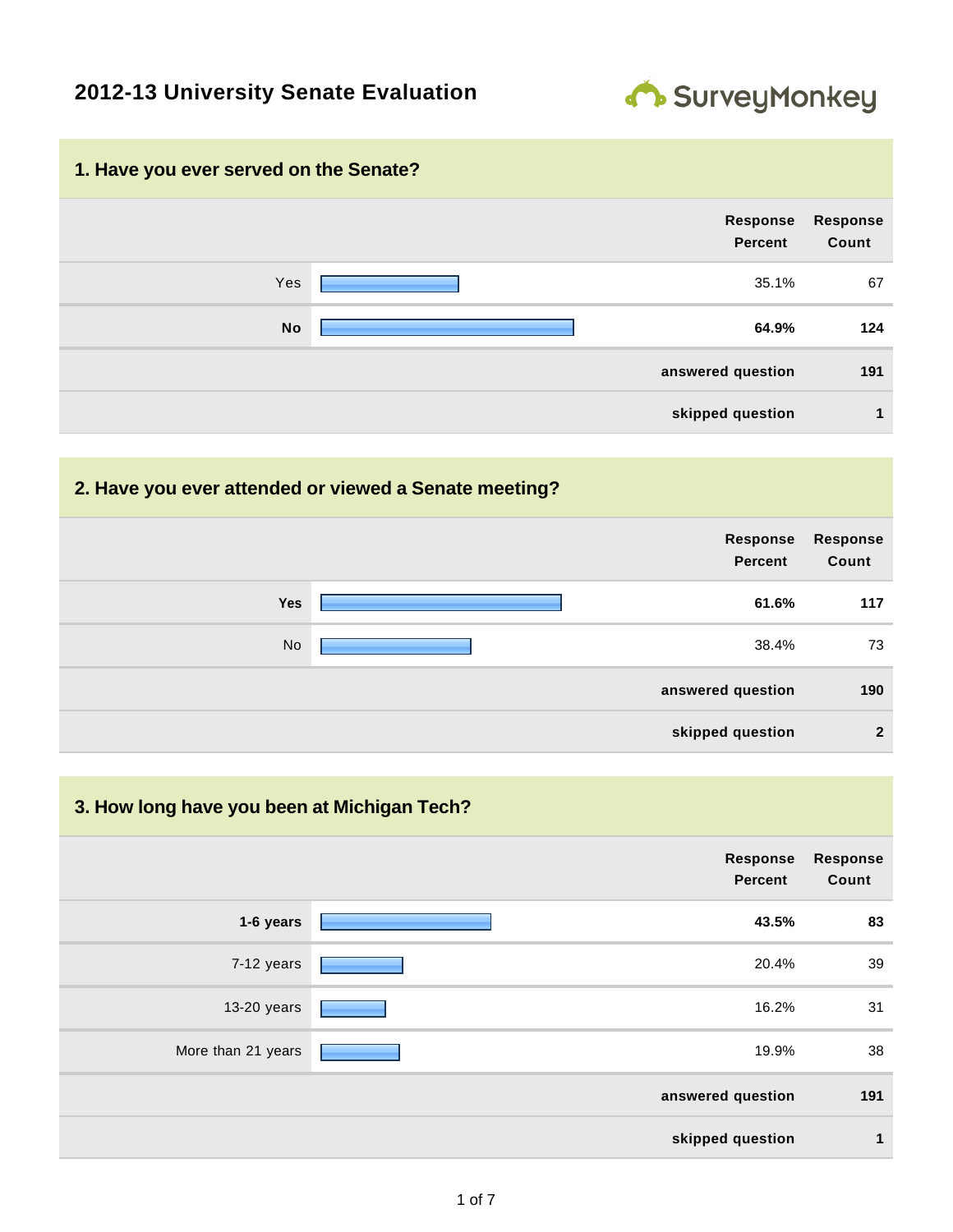## **4. The Senate has been effective in development of shared governance policies and procedures listed below.**

|                                                                    | <b>Strongly</b><br><b>Disagree</b> | <b>Disagree</b> | <b>Neutral</b> | Agree       | <b>Strongly</b><br>Agree  | Rating<br>Count |
|--------------------------------------------------------------------|------------------------------------|-----------------|----------------|-------------|---------------------------|-----------------|
| (a) Selection and evaluation of<br>university administrators       | 15.4% (27)                         | 21.1% (37)      | 39.4% (69)     | 20.6% (36)  | $3.4\%$ (6)               | 175             |
| (b) Guidelines for charter                                         | $6.3\%$ (11)                       | 13.8% (24)      | 46.6% (81)     | 29.3% (51)  | $4.0\%$ (7)               | 174             |
| (c) Policies on appointment,<br>promotion, and tenure of faculty   | $4.6\%$ (8)                        | $9.7\%$ (17)    | 38.9% (68)     | 42.3% (74)  | $4.6\%$ (8)               | 175             |
| (d) Establishment, dissolution, and<br>changes in degree programs. | $2.9\%$ (5)                        | $5.8\%$ (10)    | 29.1% (50)     | 45.9% (79)  | 16.3% (28)                | 172             |
| (e) Other                                                          | 13.3% (10)                         | $4.0\%$ (3)     | 74.7% (56)     | $6.7\%$ (5) | $1.3\%$ (1)               | 75              |
|                                                                    |                                    |                 |                |             | Other (Type and Evaluate) | 25              |
|                                                                    |                                    |                 |                |             | answered question         | 176             |
|                                                                    |                                    |                 |                |             | skipped question          | 16              |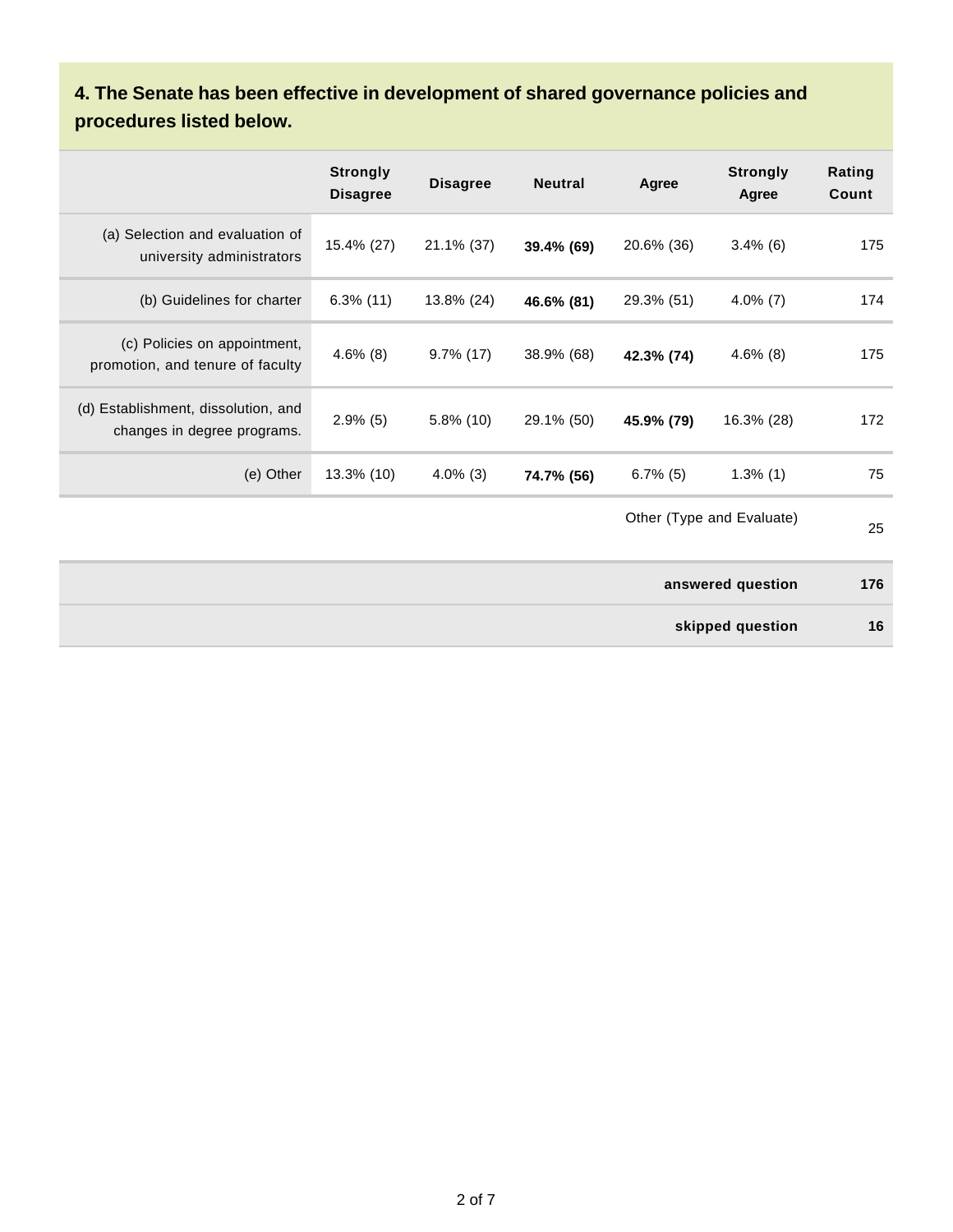**5. The Senate has been effective in reflecting your concerns regarding the use of university resources.**

|                                                                    | <b>Strongly</b><br><b>Disagree</b> | <b>Disagree</b> | <b>Neutral</b> | Agree       | <b>Strongly</b><br>Agree  | Rating<br>Count |
|--------------------------------------------------------------------|------------------------------------|-----------------|----------------|-------------|---------------------------|-----------------|
| (a) Fringe Benefits                                                | 14.1% (25)                         | 22.0% (39)      | 20.3% (36)     | 35.0% (62)  | $8.5\%$ (15)              | 177             |
| (b) Budget                                                         | 17.2% (30)                         | 24.1% (42)      | 34.5% (60)     | 21.3% (37)  | $2.9\%$ (5)               | 174             |
| (c) Admission standards and<br>procedures                          | 11.1% (19)                         | 15.8% (27)      | 48.5% (83)     | 22.2% (38)  | $2.3\%$ (4)               | 171             |
| (d) Policies on appointment and<br>promotion of professional staff | $9.8\%$ (17)                       | 16.2% (28)      | 50.9% (88)     | 21.4% (37)  | $1.7\%$ (3)               | 173             |
| (e) Other                                                          | $12.7\%$ (8)                       | $4.8\%$ (3)     | 77.8% (49)     | $4.8\%$ (3) | $0.0\%$ (0)               | 63              |
|                                                                    |                                    |                 |                |             | Other (Type and Evaluate) | 16              |

| answered question | 177 |
|-------------------|-----|
| skipped question  | 15  |

### **6. The Senate has been effective in communicating issues that impact you.**

|                          | <b>Response</b><br><b>Percent</b> | <b>Response</b><br>Count |
|--------------------------|-----------------------------------|--------------------------|
| <b>Strongly Disagree</b> | 5.6%                              | $10\,$                   |
| Disagree                 | 19.1%                             | 34                       |
| Neutral                  | 27.0%                             | 48                       |
| Agree                    | 43.3%                             | 77                       |
| <b>Strongly Agree</b>    | 5.1%                              | $9\,$                    |
|                          | Comments                          | $18$                     |
|                          | answered question                 | 178                      |
|                          | skipped question                  | 14                       |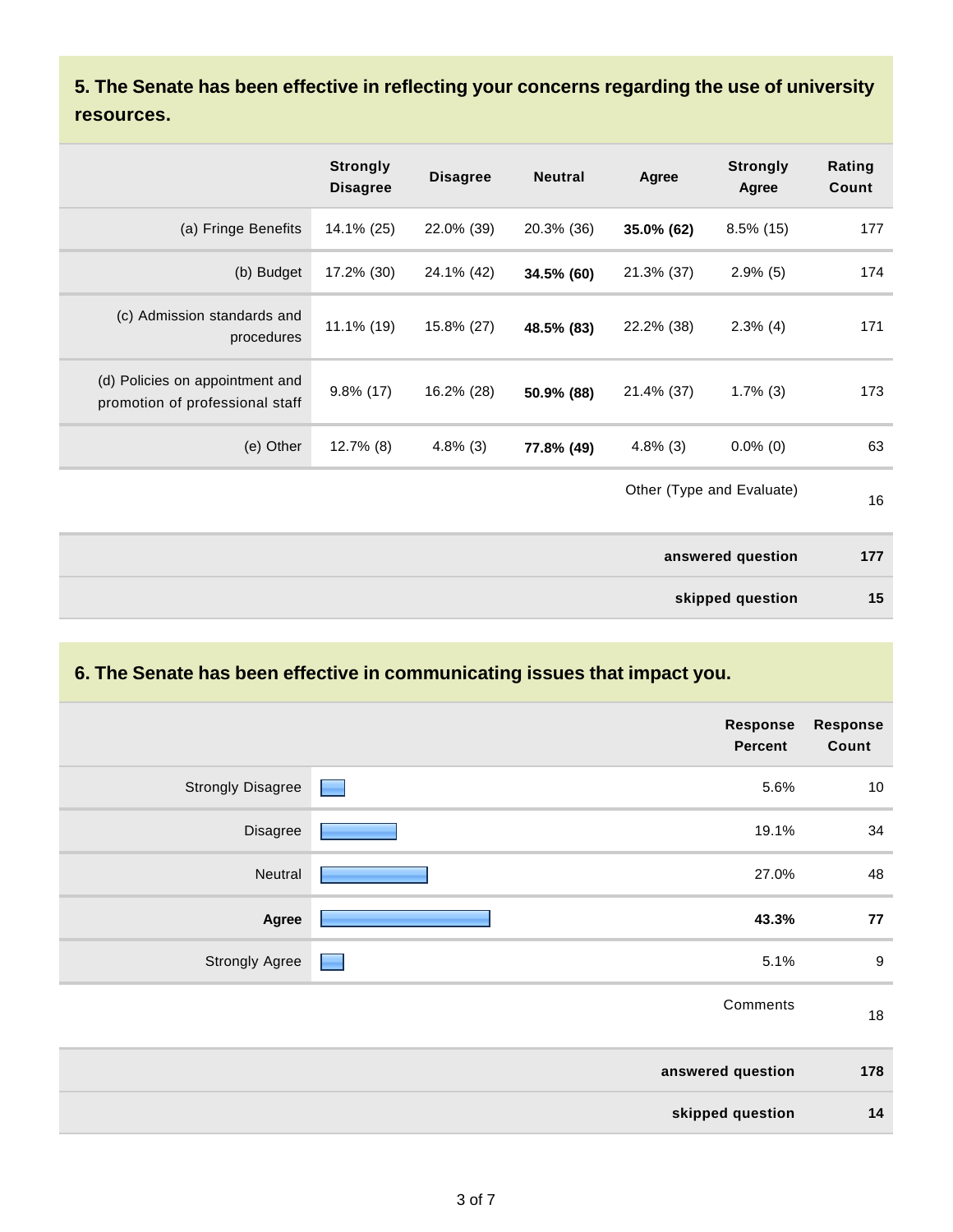### **7. The Senate has provided appropriate input to your unit and/or department in the development of proposals submitted to it.**

|                          | Response<br>Percent    | <b>Response</b><br>Count |
|--------------------------|------------------------|--------------------------|
| <b>Strongly Disagree</b> | $\blacksquare$<br>1.7% | $\mathbf{3}$             |
| Disagree                 | 13.4%                  | 23                       |
| <b>Neutral</b>           | 41.3%                  | 71                       |
| Agree                    | 37.2%                  | 64                       |
| <b>Strongly Agree</b>    | 6.4%                   | 11                       |
|                          | Comments               | 15                       |
|                          | answered question      | 172                      |
|                          | skipped question       | 20                       |

### **8. The Senate has acted in a timely manner on proposals submitted by your group.**

|                          | <b>Response</b><br><b>Percent</b> | <b>Response</b><br>Count |
|--------------------------|-----------------------------------|--------------------------|
| <b>Strongly Disagree</b> | $\blacksquare$<br>1.8%            | $\mathbf 3$              |
| Disagree                 | 5.4%                              | $9\,$                    |
| <b>Neutral</b>           | 54.2%                             | 91                       |
| Agree                    | 32.7%                             | 55                       |
| <b>Strongly Agree</b>    | 6.0%                              | $10$                     |
|                          | Comments                          | 13                       |
|                          | answered question                 | 168                      |
|                          | skipped question                  | 24                       |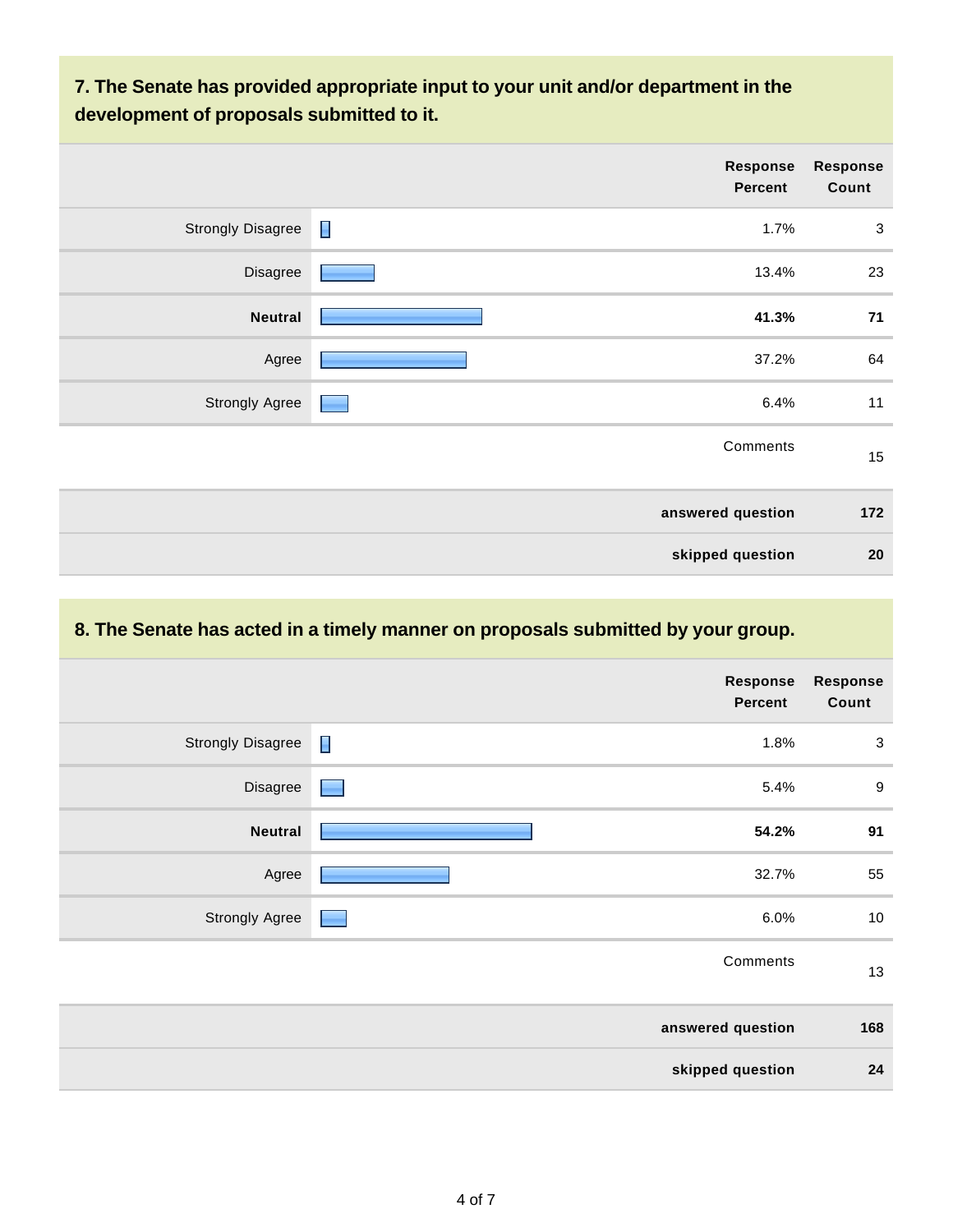#### **9. Your senator keeps you informed about issues being considered by the Senate.**

| <b>Response</b><br><b>Percent</b>          | <b>Response</b><br>Count |
|--------------------------------------------|--------------------------|
| <b>Strongly Disagree</b><br>3.4%<br>$\Box$ | $\,6$                    |
| Disagree<br>4.5%<br>٠                      | $\, 8$                   |
| Neutral<br>8.9%                            | $16\,$                   |
| 48.0%<br>Agree                             | 86                       |
| <b>Strongly Agree</b><br>35.2%             | 63                       |
| Comments                                   | $10$                     |
| answered question                          | 179                      |
| skipped question                           | 13                       |

### **10. The Senate should have an independent budget to facilitate contracting with independent experts to aid in decision making.**

| Response<br><b>Response</b><br><b>Percent</b> |                          |
|-----------------------------------------------|--------------------------|
| 10.2%                                         | <b>Strongly Disagree</b> |
| 13.6%                                         | Disagree                 |
| 28.4%                                         | <b>Neutral</b>           |
| 27.8%                                         | Agree                    |
| 19.9%                                         | <b>Strongly Agree</b>    |
| Comments                                      |                          |
| answered question                             |                          |
| skipped question                              |                          |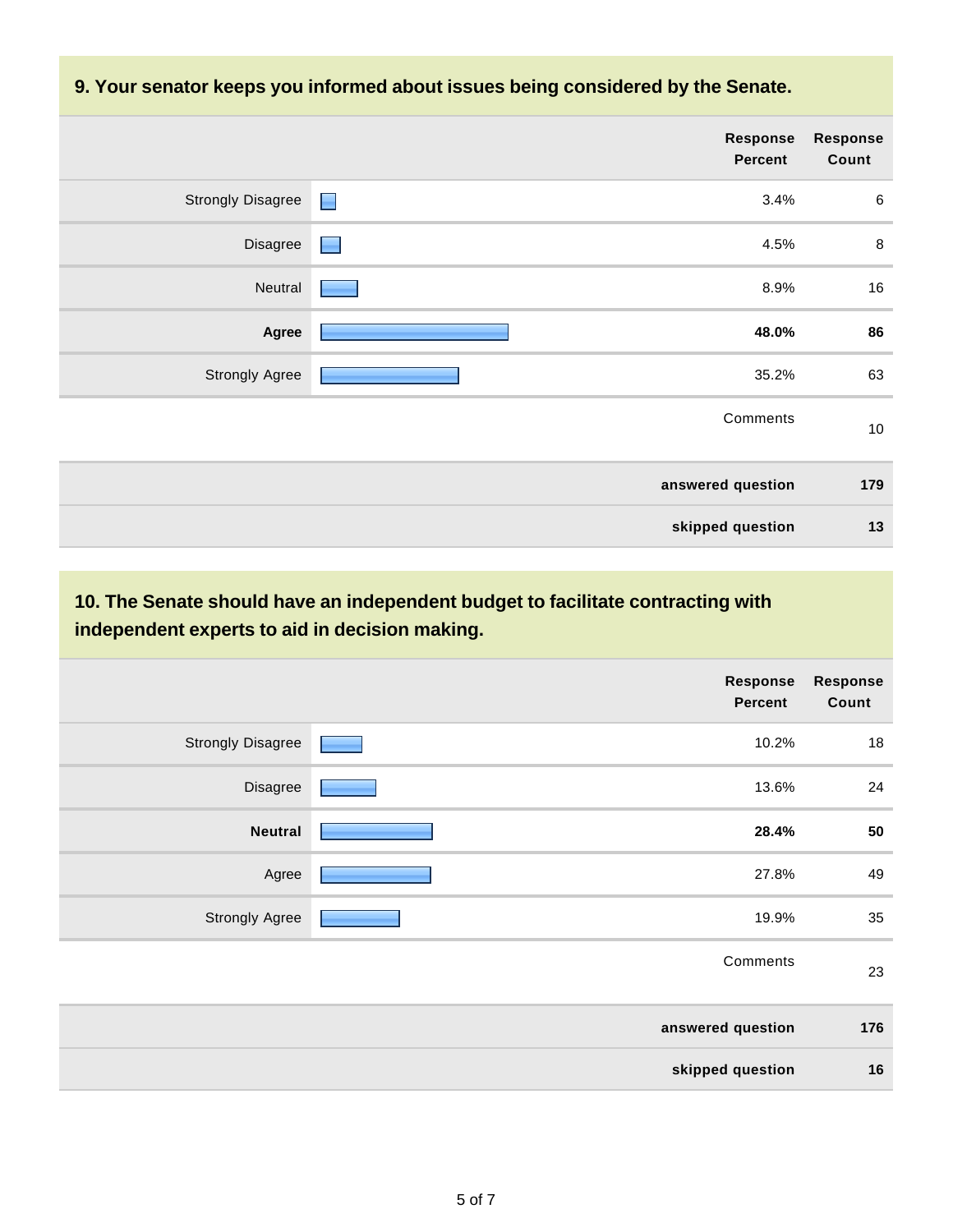### **11. The Senate is an effective body in representing staff.**

|                          |   | <b>Response</b><br><b>Percent</b> | <b>Response</b><br>Count |
|--------------------------|---|-----------------------------------|--------------------------|
| <b>Strongly Disagree</b> |   | 8.2%                              | 14                       |
| Disagree                 |   | 18.7%                             | 32                       |
| <b>Neutral</b>           |   | 57.9%                             | 99                       |
| Agree                    |   | 14.6%                             | 25                       |
| <b>Strongly Agree</b>    | T | 0.6%                              | 1                        |
|                          |   | Comments                          | 13                       |
|                          |   | answered question                 | 171                      |
|                          |   | skipped question                  | 21                       |

## **12. The Senate is an effective body in representing faculty.**

|                          | Response<br><b>Percent</b> | <b>Response</b><br>Count |
|--------------------------|----------------------------|--------------------------|
| <b>Strongly Disagree</b> | 14.9%                      | 26                       |
| Disagree                 | 19.4%                      | 34                       |
| Neutral                  | 22.9%                      | 40                       |
| Agree                    | 38.3%                      | 67                       |
| <b>Strongly Agree</b>    | 4.6%<br>۰                  | $\bf8$                   |
|                          | Comments                   | 22                       |
|                          | answered question          | 175                      |
|                          | skipped question           | 17                       |